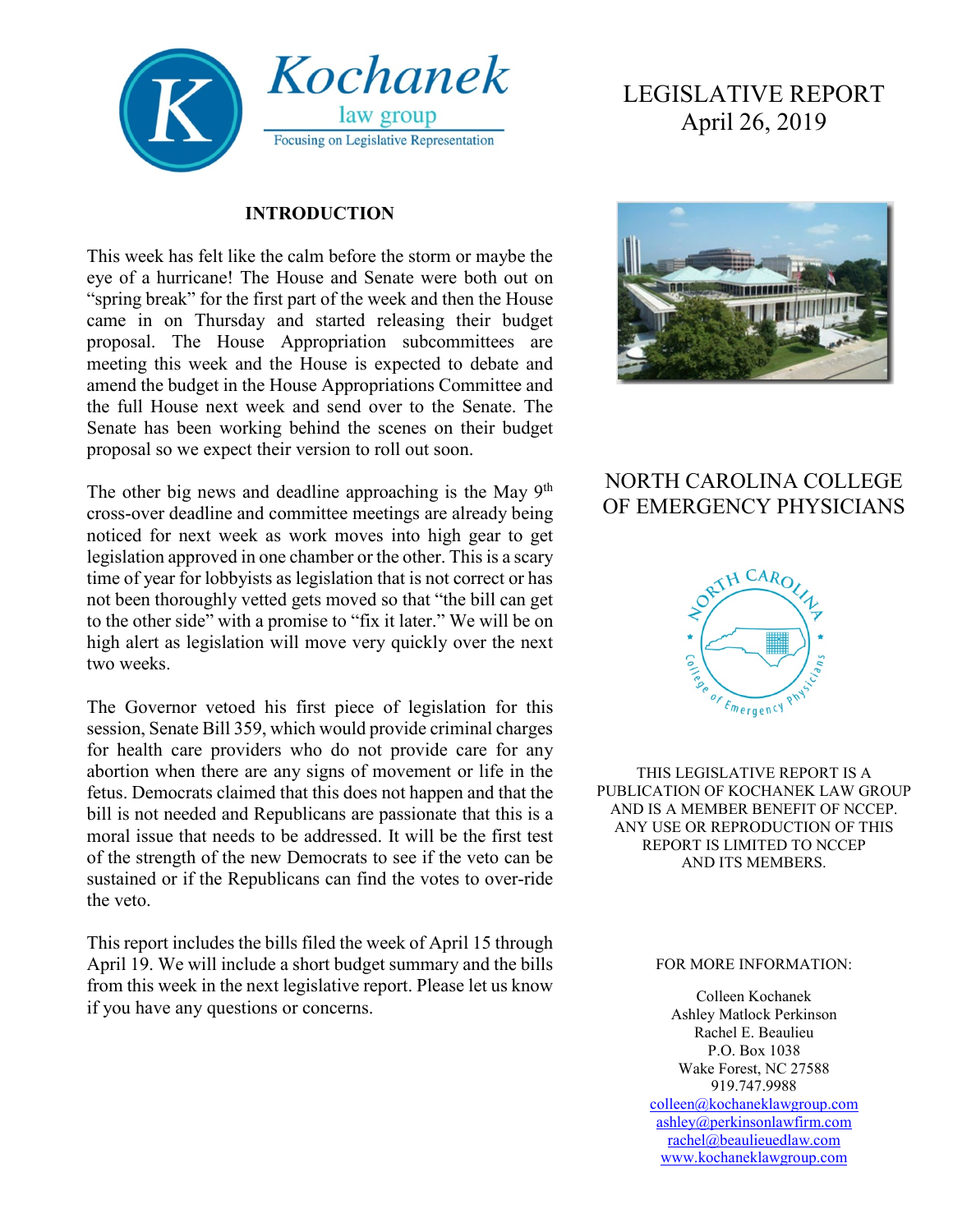#### **BILLS OF INTEREST**

HOUSE BILL 744, Provide Minor Alcohol/Felony if Death Results, would establish that selling alcohol to anyone under 21, giving alcohol to anyone under 21 or assisting any person under 21 to sell, give, purchase, possess or consume alcohol is a Class I felony if the commission of the offense is the proximate cause of the death of a person and also set additional requirements regarding the person's knowledge of the under-age person's status for the felony to apply. **Introduced by Representative Setzer and referred to the House Judiciary Committee.**

HOUSE BILL 764, Women's Cancer Research & Prevent. Task Force, would establish the Women's Cancer Research and Prevention Task Force in the Department of Health and Human Services to:

- work with institutions of higher education, State agencies, and others to examine the incidence of and causes of cancer deaths for women, including identification of subpopulations at higher risk for developing cancer, and establish a profile of the cancer burden for women in North Carolina;
- identify evidence-based strategies for controlling risks and preventing cancer development in women;
- adopt and promote a statewide comprehensive Women's Cancer Prevention Plan to the general public, State and local elected officials, various public and private organizations and associations, businesses and industries, agencies, potential funders, and other community resources;
- identify and facilitate commitments to implement the Plan;
- facilitate coordination of and communication among State and local agencies and organizations regarding current or future involvement in achieving the goals of the Women's Cancer Prevention Plan;
- identify, facilitate, and promote cancer research;
- receive and consider reports and testimony from individuals, local health departments, community-based organizations, voluntary health organizations, and other public and private organizations statewide, to learn more about their contributions to women's cancer prevention, and ideas for improving women's cancer prevention in North Carolina;
- identify, examine limitations of, and recommend to the Governor and the General Assembly changes to existing laws, regulations, programs, services, and policies to enhance cancer prevention by and for the women of North Carolina;
- determine and recommend to the Governor and the General Assembly the funding and strategies needed to enact new or to modify existing laws, regulations, programs, services, and policies to enhance cancer prevention by and for the women of North Carolina; and
- report to the Governor and the Joint Legislative Oversight Committee on Health and Human Services by October 1 of each even-numbered year.

# **Introduced by Representatives Carney, Black, Batch, and Belk and referred to the House Rules Committee.**

HOUSE BILL 766, Revise Marijuana Laws, would decriminalize possession of four ounces or less of marijuana and allow for the expunction of possession of marijuana offenses involving possession of four ounces or less of marijuana. **Introduced by Representatives Autry, Dahle, Harrison, and Hawkins and referred to the House Rules Committee.**

# HOUSE BILL 770, Freedom to Work, would:

• require administrative agencies, governmental officials, and courts in civil proceedings to consider a Certificate of Relief favorably;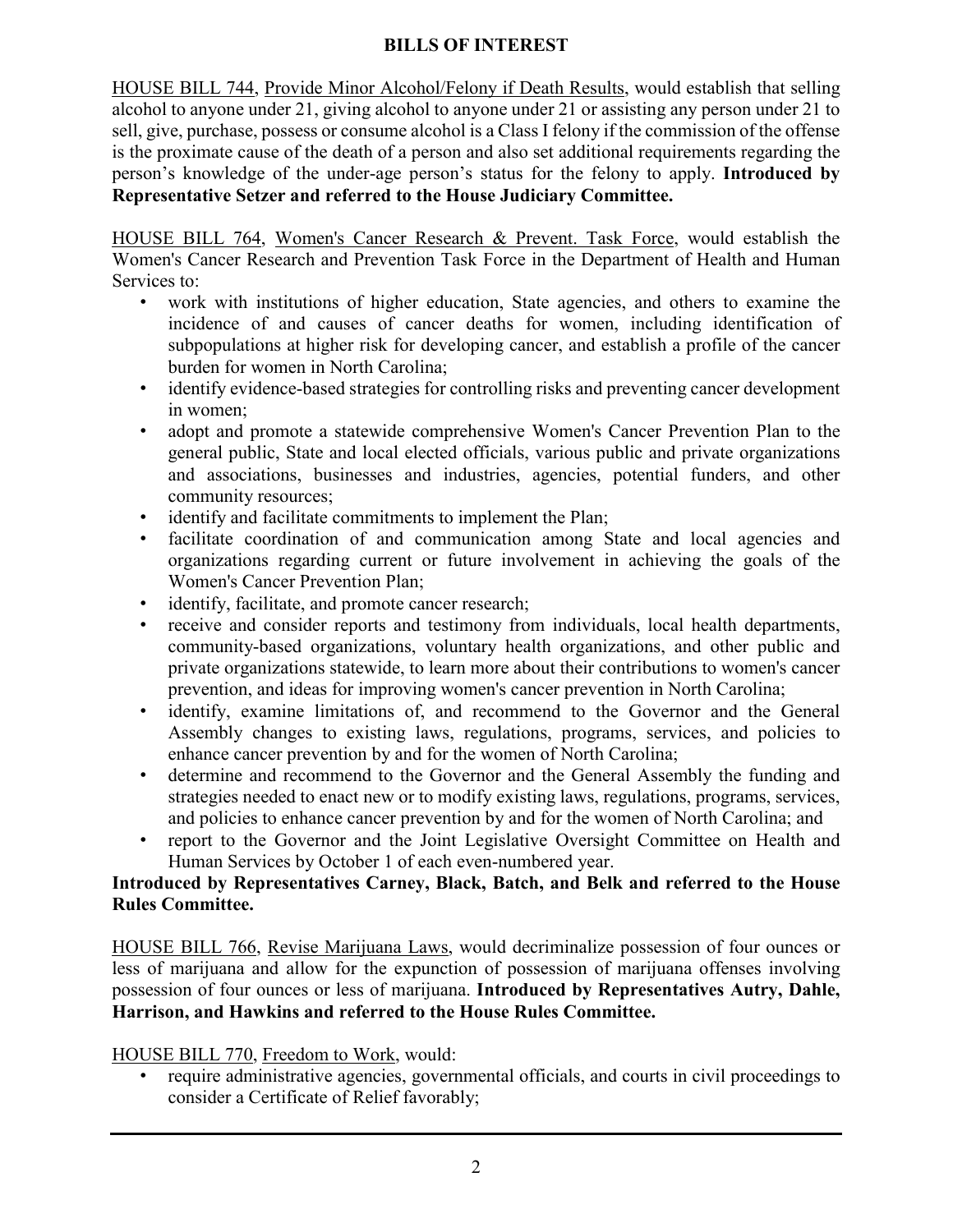- provide that, if the board is authorized to deny a license to an applicant on the basis of conviction a crime, and the applicant's verified criminal history record reveals one or more convictions of any crime, the board may deny the license if it finds, by clear and convincing evidence, that the applicant's criminal history is directly related to the duties and responsibilities for the licensed occupation;
- allow an individual with a criminal history to petition a board at any time, including before an individual starts or completes any mandatory education or training requirements, for a determination of whether the individual's criminal history will disqualify the individual from obtaining a license. This petition would include details on the individual's criminal history. The Board could determine that the petitioner's criminal history is grounds for denial of a license only after it has applied the requirements above and would inform the individual of its determination within 30 days of receiving the petition from the individual;
- require recognition by licensing boards of certain apprenticeship and training experience;
- require an occupational licensing board to grant a license to any applicant who: (1) Completed an apprenticeship approved by the State or federal Department of Labor, or otherwise permitted under State or federal law, or (2) passed an examination, if one is deemed to be necessary by the licensing authority;
- direct each occupational licensing board to establish a passing score for the board's examinations which could not exceed the passing score that is required under the board's standard licensing processes; and
- allow applicants for licensure to apply training hours earned through career technical education provided by North Carolina public schools and colleges towards the requirements for licensure in the same occupation in accordance with the standards and procedures authorized.

#### **Introduced by Representatives Stevens, Bell, Jones, and Zachary and referred to the House Judiciary Committee.**

HOUSE BILL 772, Access Midwives Act, would create a license for a Certified Professional Midwife, a person with national certification from the North American Registry of Midwives, and create the North Carolina Council of Midwives to administer the licensure program. **Introduced by Representatives Fisher, Lambeth, Hurley and Carney and referred to the House Health Committee.**

HOUSE BILL 780, Strengthen Do Not Call Registry, would strengthen the Do Not Call Registry by:

- amending the definition of *telephone solicitation* to include creating a lead or referral for which the solicitor will receive or hopes to receive compensation;
- amending the definition of *telephone solicitor* to include subagents, contractors, or other third-party vendors as well as any party that receives a sales lead or inbound call from a telephone subscriber and knows or has reason to know that the lead or inbound call from the subscriber was generated by a telephone call;
- prohibiting a person, *whether directly or through a salesperson, agent, subagent, contractor, or third-party vendor*, from using an automatic dialing and recorded message player to make an unsolicited telephone call; and
- providing that any party that knows or has reason to know that the sales leads or inbound telephone calls it is receiving or accepting were generated by calls placed by another party or parties in violation of this provision will be jointly liable with said party for each call or lead that is received or accepted.

#### **Introduced by Representatives Harrison, Hurley, and Martin and referred to the House Commerce Committee.**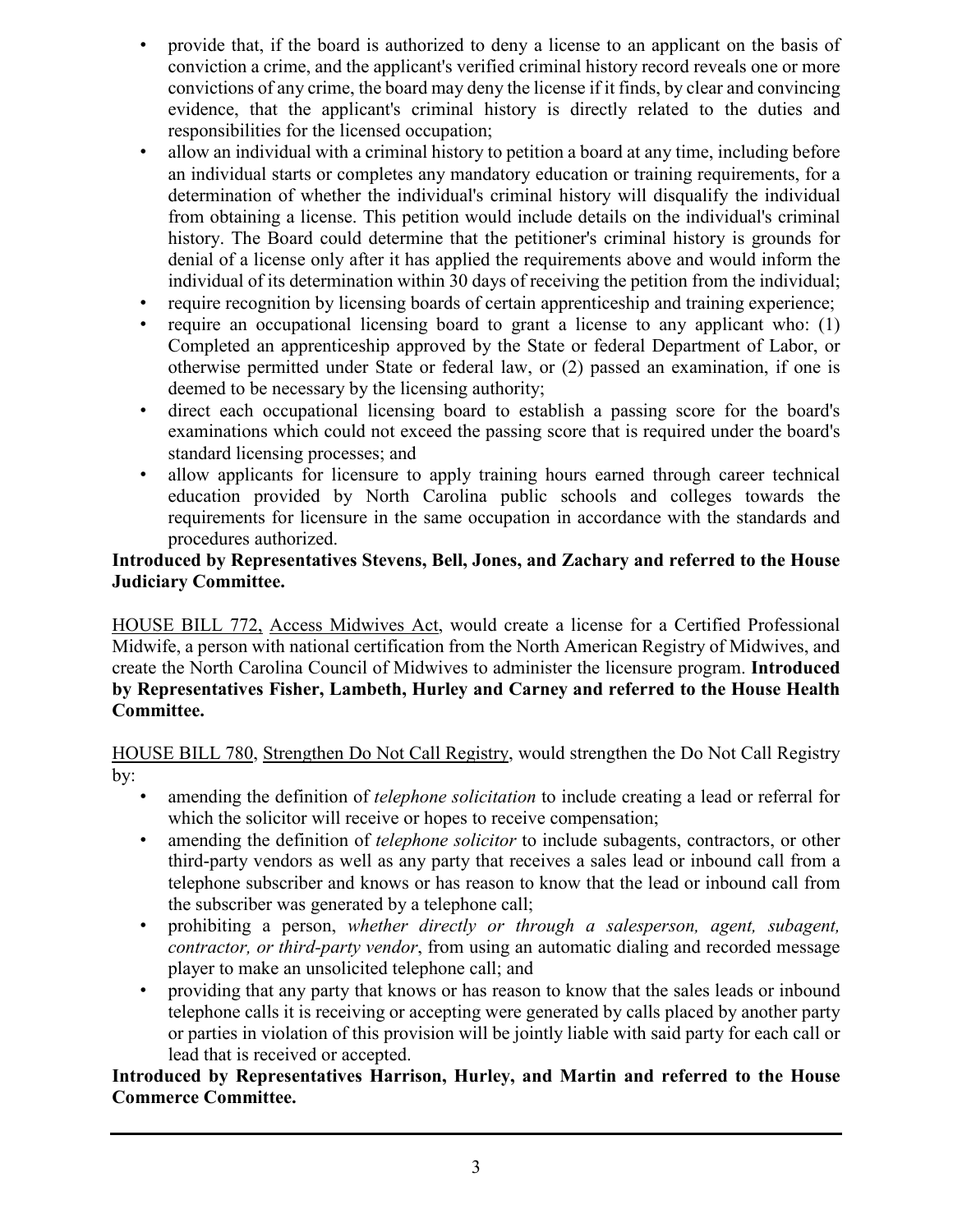HOUSE BILL 782, Driver Educ./18 Yrs & Older & Unlicensed, would require all applicants for a drivers license who are 18 years and older, including those who have been licensed in another country, to complete a course in alcohol and drug abuse awareness, unless the applicant is licensed in another state or has satisfactorily completed a Department of Education driver education course. The course would be three hours in length, offered online or in person, and promote traffic safety. Instruction would be provided on the following: (1) the physiological and psychological consequences of the abuse of alcohol and other drugs; (2) the effects of alcohol and drug abuse on the driver of a motor vehicle; (3) the laws of this State relating to the operation of a motor vehicle; and (4) high-risk driving behaviors, such as fatigued driving, aggressive driving, and distracted driving, including the use of electronic devices while driving. **Introduced by Representatives Graham, Torbett, and Boles and referred to the House Transportation Committee.**

HOUSE BILL 799, Revise Laws/Safe Surrender/Infants, would establish processes and responsibilities for the safe surrender of infants less than 7 days old. The bill would mandate that health care providers on duty or at a hospital, local or district health department, or nonprofit community health center; first responders; and social services workers on duty or at a local department of social services take temporary custody of an infant who is voluntarily surrendered by a parent. Additional details regarding custody, information sharing and other processes are also provided. **Introduced by Representatives Horn, Dobson and White and referred to the House Judiciary Committee.**

HOUSE BILL 807, Improve Efficiency of Medical Examiner System, would expand qualification for appointment as a county medical examiner to include: retired physicians previously licensed to practice in the State, physician assistants, nurse practitioners, or nurses licensed to practice in the State; emergency medical technical paramedics credentialed under NC law; medicolegal death investigators certified by the American Board of Medicolegal Death Investigators; and pathologists' assistants. The bill would maintain that preference be given to physicians licensed to practice medicine in the State. **Introduced by Representatives Boles, Dobson, Iler and Richardson and referred to the House Health Committee.**

HOUSE BILL 815, Firearm in Unattended Vehicle/Safely Store, would make it a Class 2 misdemeanor to leave a firearm in an unattended motor vehicle unless the vehicle is locked and the firearm is either (i) secured with a trigger lock or other safety device designed to prevent an unauthorized user from operating the firearm or (ii) in a locked container. **Introduced by Representatives Morey, Clark, Harrison, and Martin and referred to the House Rules Committee.**

HOUSE BILL 817, Gen. Assembly/Safe Workplace Policies, would direct the Legislative Services Commission and the Legislative Ethics Committee, no later than December 31, 2019, to jointly develop, adopt, and implement "zero tolerance" policies regarding sexual harassment, abuse, misconduct, gender bias, and all other forms of improper workplace behaviors. The bill would create a confidential process for reporting and resolving incidents of sexual harassment and other improper workplace behavior in the General Assembly, require training to prevent workplace harassment and other improper workplace behavior in the General Assembly. The bill also would provide \$250,000 to implement these policies. **Introduced by Representatives Dahle, Everitt, and Butler and referred to the House Rules Committee.**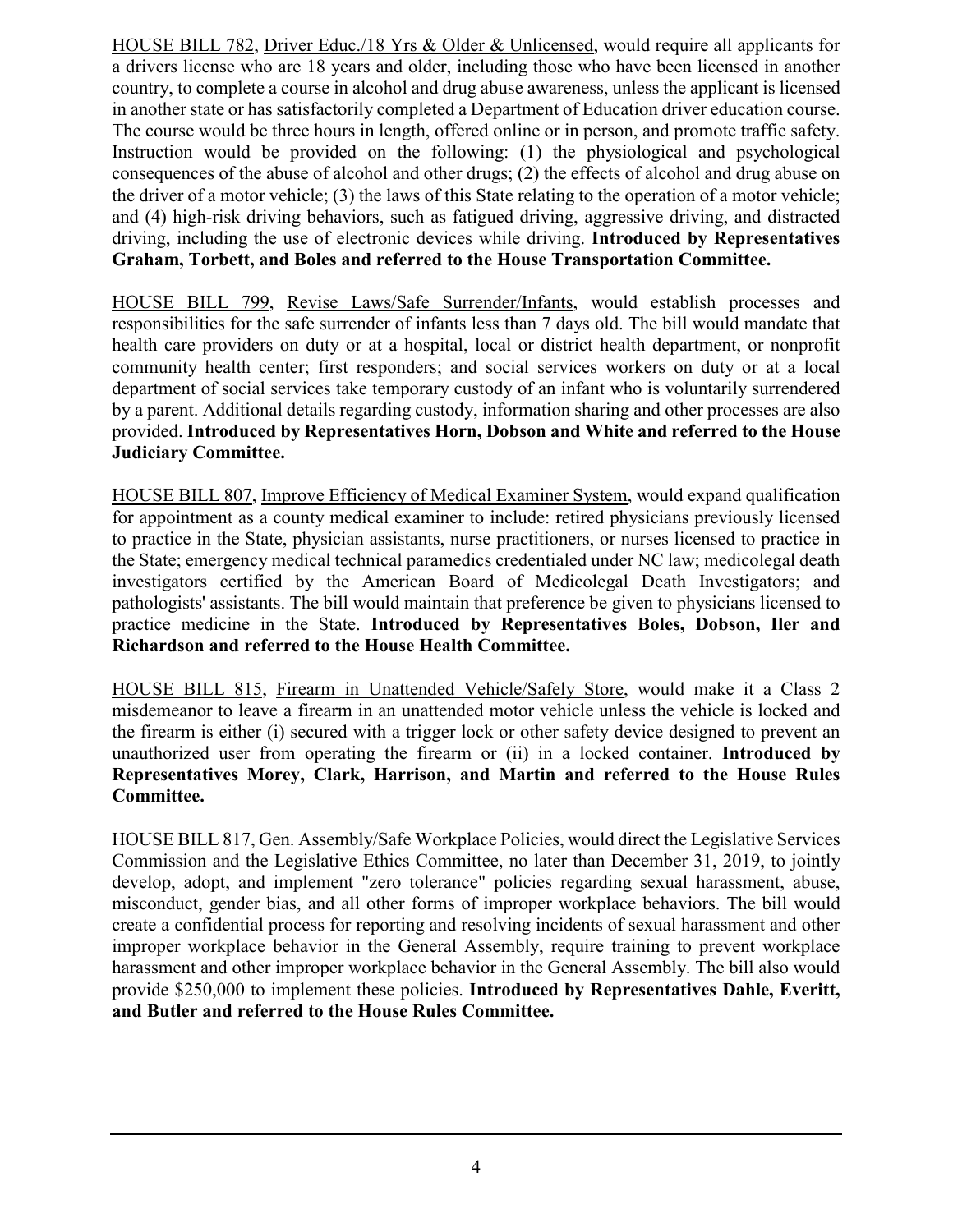HOUSE BILL 822, Comprehensive Behavioral Health Plan, would:

- require the Department of Health and Human Services (DHHS) to develop and implement a State Comprehensive Plan for Behavioral Health Services, including mental health, developmental disabilities, substance abuse, and traumatic brain injury services;
- establish that the Comprehensive Plan's purpose is to provide a framework to ensure oversight of State-funded behavioral health services managed by LME/MCOs and health care providers;
- identify five required components of the Comprehensive Plan, including a mission statement, a 10-year future vision, three-year goals, 12-month objectives, and activities to be undertaken; and
- require DHHS to use a third-party vendor to assist with development of the Comprehensive Plan.

# **Introduced by Representatives Insko, Ball and Quick and referred to the House Health Committee.**

HOUSE BILL 825, Strengthen Child Fatality Prevention System, would:

- establish a State Office of Child Fatality Prevention within the Department of Health and Human Services, Division of Public Health, to serve as the lead agency responsible for overseeing coordination of State-level support functions for the entire North Carolina Child Fatality Prevention System and appropriate funds for that purpose;
- direct DHHS to develop a transition plan for (i) consolidating teams that review child fatalities and (ii) creating a centralized data and information system for the statewide child fatality prevention system;
- formalize the North Carolina Child Fatality Task Force Committee structure and clarify its functions; and
- make conforming changes to child fatality prevention system-related statutes.

# **Introduced by Representatives Dobson, White, Potts, and Horn and referred to the House Health Committee.**

HOUSE BILL 827, N.C. Citizens Redistricting Commission, would establish the North Carolina Citizens Redistricting Commission to: (1) prepare preliminary, proposed, and alternative legislative and congressional plans; (2) adopt final legislative and congressional plans; and (3) present adopted plans to the General Assembly for enactment. **Introduced by Representatives Harrison, Morey, Holley, and Martin and referred to the House Rules Committee.**

HOUSE BILL 830, Up Minimum Wage/Set Rates/COLA, would increase the State minimum wage by setting wage rates based upon the size of the employer (\$12/hour for large employers and \$9/hour for small employers), and provide for automatic adjustments to reflect increases in the cost of living. A large employer would be an enterprise whose annual gross volume of sales made or business done is not less than \$500,000, exclusive of excise taxes at the retail level that are separately stated, and a small employer would be an enterprise whose annual gross volume of sales made or business done is less than \$500,000, exclusive of excise taxes at the retail level that are separately stated. **Introduced by Representatives Cunningham, Clark, Harris, and Black and referred to the House Rules Committee.**

HOUSE BILL 831, NC Fair Wage Act, would prohibit an employer from (1) paying any person in the employer's employ at wage rates less than the rates paid to employees of another gender in the same establishment for the same quantity and quality of the same classification of work and (2) retaliating against any employee who seeks redress or who participates in the investigation of a complaint. An affected employee could file a complaint with the Department of Labor that the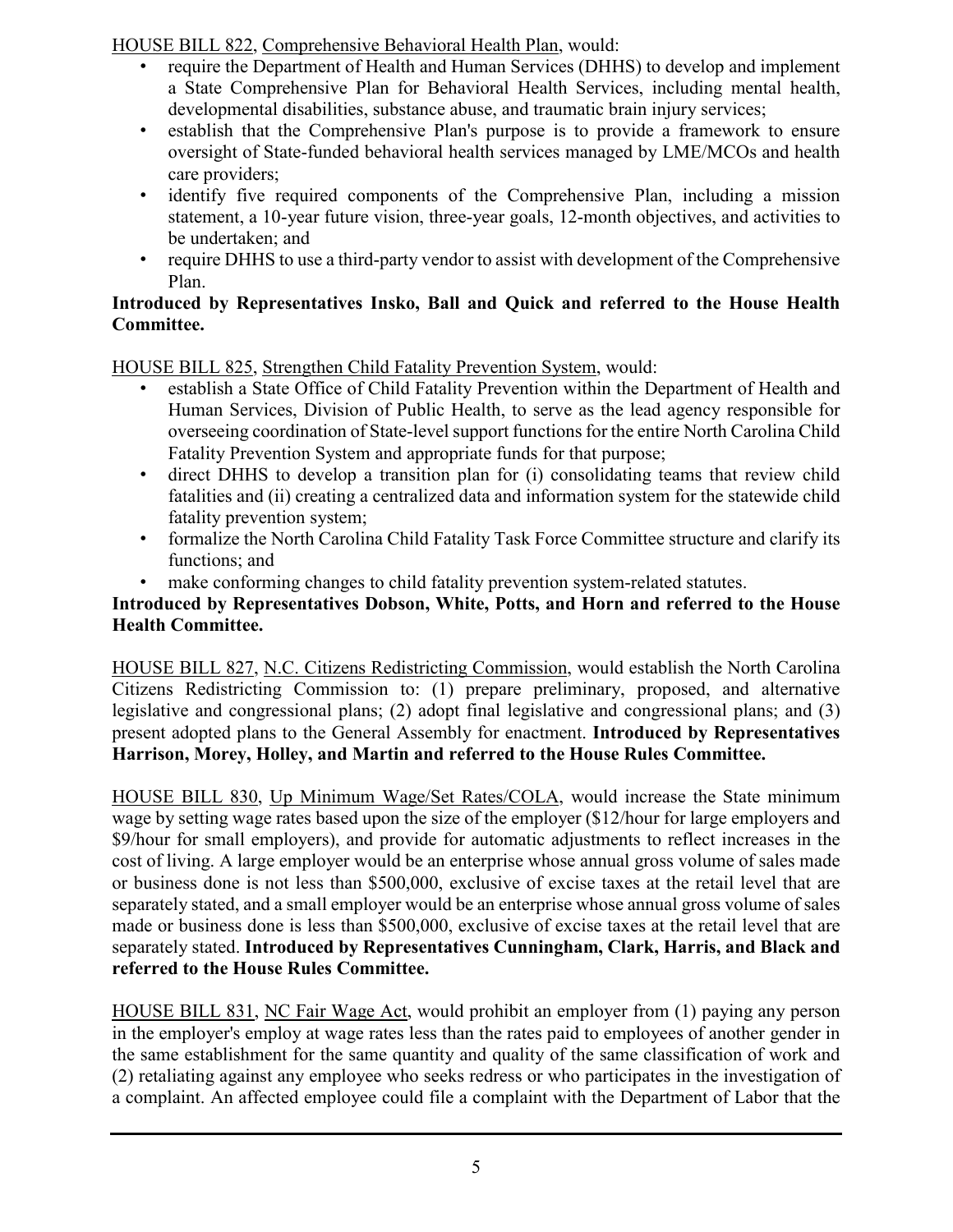wages paid to the employee are less than the wages to which the employee is entitled, and the Department would investigate and notify the employer and employee of the results of the investigation. An employee receiving less than the wage to which the employee is entitled could recover in a civil action the balance of such wages, together with the costs and attorneys' fees, notwithstanding any agreement to work for a lesser wage. A civil action would be instituted within two years after the date that the alleged violation is discovered by the affected employee. **Introduced by Representative Cunningham and referred to the House Rules Committee.**

HOUSE BILL 832, Constitutional Amendment/Up Minimum Wage, would amend the State Constitution, if approved by a majority of qualified voters at a statewide general election held on November 3, 2020, to require employers to pay employees wages no less than the minimum wage for all hours worked in North Carolina, and provide that, six months after enactment, the minimum wage will be \$12/hour and increased on January 1 of successive years by the increase in the cost of living. **Introduced by Representatives Cunningham, Black, and Meyer and referred to the House Rules Committee.**

HOUSE BILL 838, Paid Holiday/Primary and General Elections, would authorize local boards of education and the State Human Resources Commission to establish both primary and general elections in even-numbered years as paid holidays for teachers and State employees. **Introduced by Representatives Brockman, Dahle, and Beasley and referred to the House Elections and Ethics Law Committee.**

HOUSE BILL 842, Register Assault Weapon & Amp Report Lost Firearm, would:

- require a person in this state who owns and possesses an assault weapon to register the weapon with the sheriff of the county in which the person resides no later than five days after the person obtains the weapon and annually thereafter;
- set out that failure to register, as specified, or intentionally providing false registration information is a Class 3 misdemeanor;
- define *assault weapon* as including any selective fire firearm capable of semiautomatic or burst fire at the option of the user including the specified semiautomatic firearms; the specified semiautomatic centerfire rifles, or copies or duplicates with the capability of the rifles; specified semiautomatic centerfire pistols, or copies or duplicates with the capability of the pistols; all IZHMASH Saiga 12 Shotguns, or copies or duplicates with the capability of those shotguns,; all semiautomatic firearms that meet any of the eight listed criteria, including a semiautomatic, centerfire rifles with a fixed magazine with the ability to accept more than 10 rounds, a semiautomatic shotgun with the ability to accept a detachable magazine, and a shotgun with a revolving cylinder;
- require the registrant to provide the name and address of the person registering the weapon, the weapons' manufacturer and importer, the model, and the name and address of the individual or entity from which the person obtained the weapon;
- require the sheriff to fingerprint and photograph the registrant and determine the registrant's criminal and background history;
- provide that information provided by the registrant is confidential and is only available to a State or local law enforcement agency upon request for the lawful performance of the agency's duties, or by court order;
- set a \$5 registration fee;
- require the State Bureau of Investigation, in consultation with the North Carolina Sheriffs' Association, to establish forms to be used by persons registering assault weapons;
- require a person who owns and possesses an assault weapon to register the weapon no later than 90 days from the effective date of this section;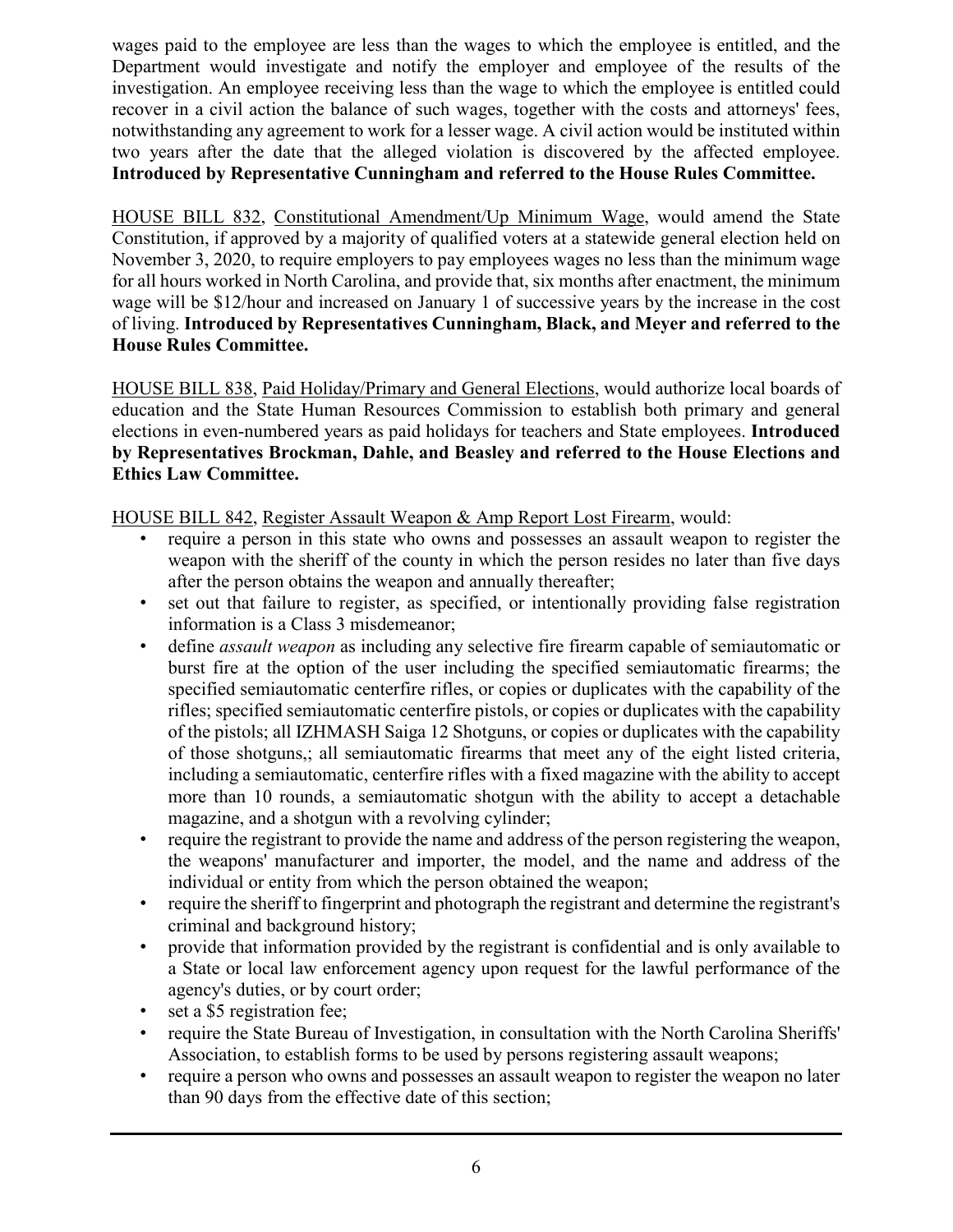- require any firearm owner to report the loss or theft of the firearm with 48 hours to either the local law enforcement agency with jurisdiction over the location where the loss or theft occurred, or to the State Bureau of Investigation. Violations would be a Class 3 misdemeanor, with second or subsequent violations a Class I felony; and
- if approved, these provisions would go into effect December 1, 2019, and apply to assault weapons obtained on or after that date, as well as to offenses committed on or after that date.

#### **Introduced by Representatives Martin, Morey, Clark, and Harrison and referred to the Committee on House Rules Committee.**

HOUSE BILL 849, Health Care Practitioner Transparency Act. This legislation requested by the NC Medical Society would:

- require an advertisement for health care services that names a health care practitioner to identify the type of license held by the practitioner;
- require health care practitioners to wear a badge or other identification displaying a recent photograph of the practitioner, the practitioner's name, the license, certification, or registration held by the practitioner, and the expiration date of the license, whenever providing care to a patient;
- require the health care practitioner to display a written document in the office that identifies the license, certification, or registration held by the practitioner, and the name and type of license of the health care practitioner; and
- establish that violations of these regulations are grounds for disciplinary action.

#### **Introduced by Representatives Potts, K. Hall, Yarborough and Murphy and referred to the House Health Committee.**

# HOUSE BILL 854, Protect STATE Health Care Act, would:

- prohibit an insurer offering a health benefit plan, including individual, large group, or small group health coverage, in this State from imposing any preexisting condition exclusions with respect to coverage under the health benefit plan;
- require each insurer that offers a health benefit plan in this State to accept every employer and every individual in the State who is eligible and applies for the coverage;
- require insurers to develop premium rates for all health benefit plans offered in this State based on only the following case characteristics: (1) whether the health benefit plan covers an individual or family; (2) the geographic rating area, established in accordance with federal law; (3) the age of the insured individuals, except that the rate may not vary by more than three to one for adults; and (4) the tobacco use of the insured individuals, except that the rate must not vary by more than one and one-fifteenth to one;
- prohibit an insurer from adjusting the premium charged for any health benefit plan offered in this State on the individual or small group market more frequently than annually unless the change is made as specified; and
- allow the Department of Insurance to adopt rules to implement and administer this act and to ensure that rating practices used by insurers are consistent with these provisions.

# **Introduced by Representatives Insko, Meyer, Cunningham, and Black and referred to the House Rules Committee.**

HOUSE BILL 857, CON Exemption/Ambulatory Surgical Facilities, would amend the definition in the Certificate of Need statute to remove ambulatory surgical facilities from CON regulations; and exempt from CON a new institutional health service it if receives prior written notice from the entity proposing the service for the development, acquisition, construction, expansion in number, or replacement of an operating room or gastrointestinal endoscopy room for which a certificate of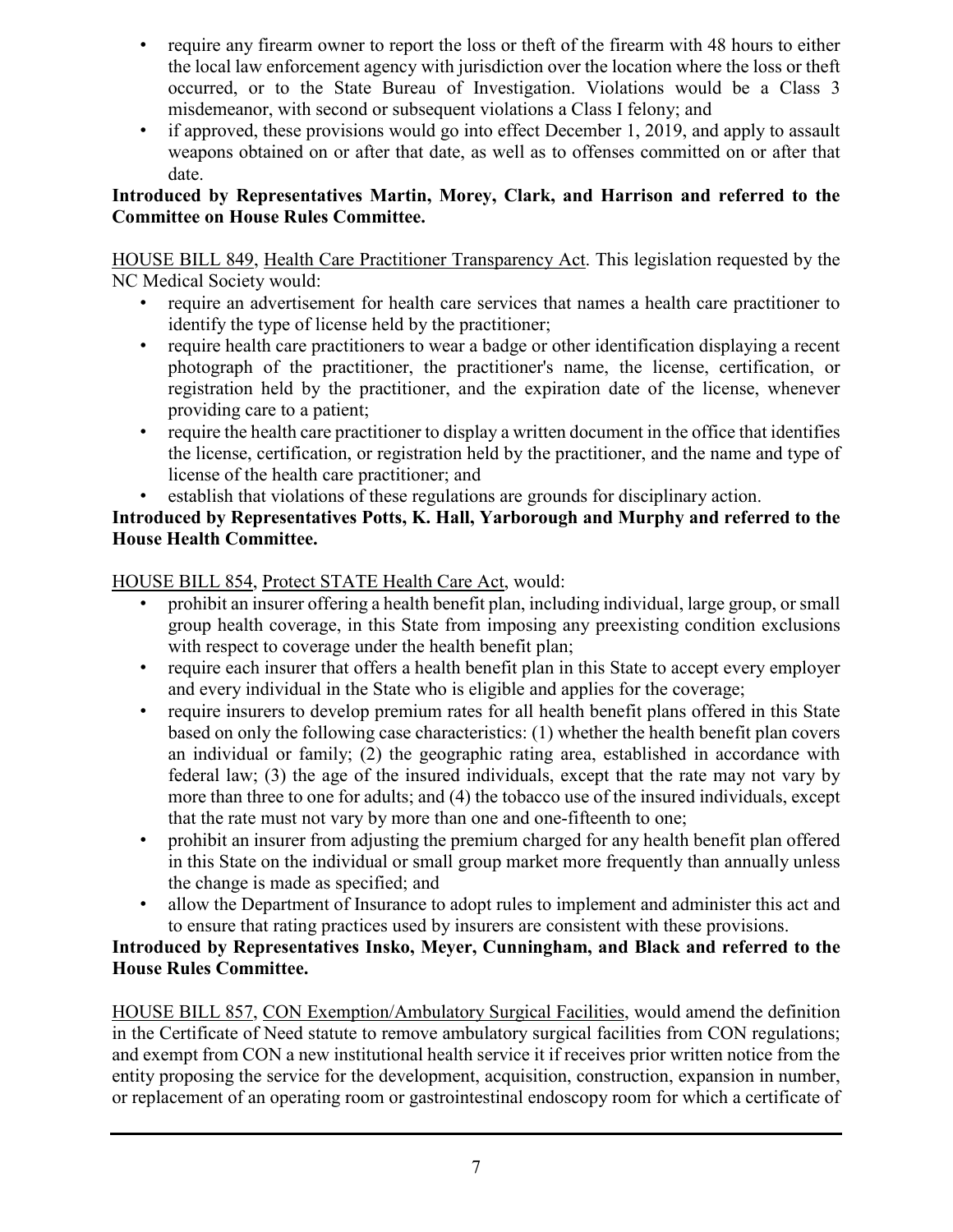need was issued to an ambulatory surgical facility before October 1, 2019. **Introduced by Representatives Goodwin, Rogers and Richardson and referred to the House Health Committee.**

HOUSE BILL 863, Qualifications for Sheriff/Expunctions, would require a candidate or appointee for the office of sheriff to disclose all felony convictions, including any expunged convictions. **Introduced by Representatives McNeill and C. Smith and referred to the House Elections and Ethics Law Committee.**

HOUSE BILL 883, Dental Services/Medicaid Transformation, is identical to Senate Bill 570, summarized in the April 16, 2019, Legislative Report. **Introduced by Representatives Dobson, Lambeth, White, and Richardson and referred to the House Health Committee.**

HOUSE BILL 884, FQHC Medicaid Reimb./Telemed./CCPs, would require the Department of Health and Human Services to ensure Medicaid and NC Health Choice coverage of telemedicine and telepsychiatry services provided through a Federally Qualified Health Center (FQHC), and requires that these services be considered core services. The bill would require DHHS to provide Medicaid and NC Health Choice reimbursement for telemedicine and telepsychiatry services provided through an FQHC through the prospective payment system (PPS) at 100 percent of the PPS rate. **Introduced by Representatives Dobson, Lambeth and Inkso and referred to the House Health Committee.**

HOUSE BILL 893, Allow Early Voting/Last Saturday/Flexibility, would restore voting hours for one-stop early voting sites on the last Saturday before the election and provide flexibility to county board of elections regarding hours of operation for one-stop early voting sites. **Introduced by Representatives Hawkins, Russell, and Meyer and referred to the House Elections and Ethics Law Committee.**

HOUSE BILL 894, Universal Charitable Donation Credit, would allow a taxpayer who makes a cash contribution to a qualified charitable organization a tax credit equal to the amount of the cash donation. A qualified charitable organization would be an organization incorporated in this State that (1) is exempt from federal income tax under section  $501(c)(3)$  of the Code or (2) is a volunteer fire department or a volunteer rescue or emergency medical services squad that is exempt from federal income tax under section 501(c)(4) of the Code. The credit could not exceed the lesser of the specified amount (\$200 for married filing jointly, \$150 for head of household, and \$100 for single or married filing separately) or the amount of the tax imposed for the taxable year reduced by the sum of all allowed credits. A taxpayer who claims the credit based on a donation to a qualified charitable organization could not deduct the donation as a charitable contribution. **Introduced by Representatives Kidwell, Speciale, Pittman, and Brody and referred to the House Finance Committee.**

HOUSE BILL 906, Study of Cash Bail System, would establish an 18-member Joint Legislative Study Committee to study the current use of secured and unsecured appearance bonds in North Carolina's criminal pretrial release system, including, at a minimum, the following issues: (1) whether there are alternative conditions of release or pretrial release systems that are not contingent upon the payment of any monetary sum to secure a defendant's release; and (2) whether there are opportunities to utilize global positioning system (GPS) monitoring or house arrest in place of secured or unsecured appearance bonds, especially for those persons held on nonviolent charges. The Committee could report its findings and recommendations to the General Assembly in an interim report by August 1, 2019, and would make a final report by December 31, 2019.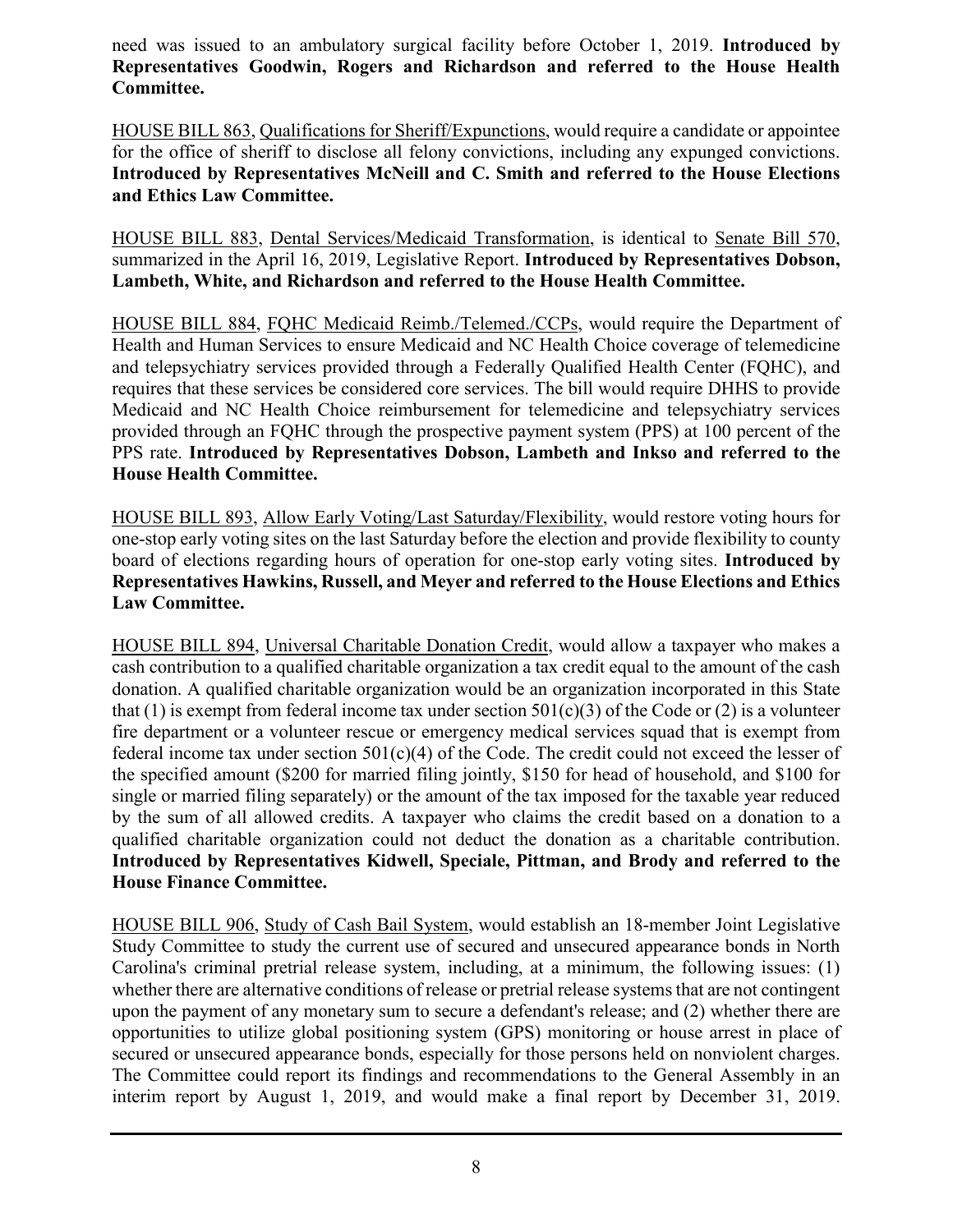#### **Introduced by Representatives Montgomery, Morey, and Beasley and referred to the House Rules Committee.**

HOUSE BILL 908, Study of State Prison Health Care System, would create an 18-member Commission to consider multiple issues relating to the State prison health care system, including medical tracking systems in use, whether the system would benefit from a centralized governing body and whether uniform standards would result in increased outcomes and reduced costs. **Introduced by Representative Montgomery and referred to the House Rules Committee.**

HOUSE BILL 909, Revocation of License/Penalty/Costs, would require the Division of Motor Vehicles to revoke a person's drivers license for failure to pay a fine, penalty, or court costs ordered by the court only when there is a court order at sentencing supported by findings of fact that the person is able to pay and there is good cause to suspend the person's license if the person fails to pay. **Introduced by Representatives Montgomery and Logan and referred to the House Transportation Committee.**

HOUSE BILL 912, School Safety Changes for Nonpublic Schools, would:

- encourage nonpublic schools, in coordination with local law enforcement and emergency management agencies, to adopt a school risk management plan related to incidents of school violence;
- encourage nonpublic schools to participate in school safety activities including planning, lockdown drills and other strategies; and
- allow a private school employee or volunteer to carry a weapon on educational property if certain conditions are met.

# **Introduced by Representative Bell and referred to the House Education - K-12 Committee.**

HOUSE BILL 925, Med Mal/Jury Instruction/Judicial Assignments, would require the court to provide jury instructions in writing and provide those instructions to the jury during deliberations in medical malpractice cases and encourage and authorize the Senior Resident Superior Court Judge to designate a specific resident judge or specific judge assigned to the District to preside over all medical malpractice cases. **Introduced by Representative D. Hall and referred to the House Judiciary Committee.**

HOUSE BILL 942, Funds for Healing Transitions International, would appropriate \$5 million in nonrecurring funds for 2019-20 from the General Fund to the Department of Health and Human Services, Division of Mental Health, Developmental Disabilities, and Substance Abuse Services, to provide a grant-in-aid to Healing Transitions International Inc to assist the organization in providing substance abuse disorder recovery services to individuals who are homeless, uninsured, or underinsured. **Introduced by Representatives Dobson and Sasser and referred to the House Committee on Appropriations, Health and Human Services.**

# **BILL UPDATES**

HOUSE BILL 554, Funeral Practice Licensure Technical Corrections, was heard in the House Committee on Regulatory Reform and the House Rules Committee, and both committees approved committee substitutes. The current version includes a provision that would grant civil immunity for a physician, physician assistant, or nurse practitioner completing or signing a medical certification for a cause of death so long as the cause of death is determined in good faith using the individual's best clinical judgement. **The bill as amended was approved by the House Regulatory Reform and Rules Committees and will next be considered by the full House.**